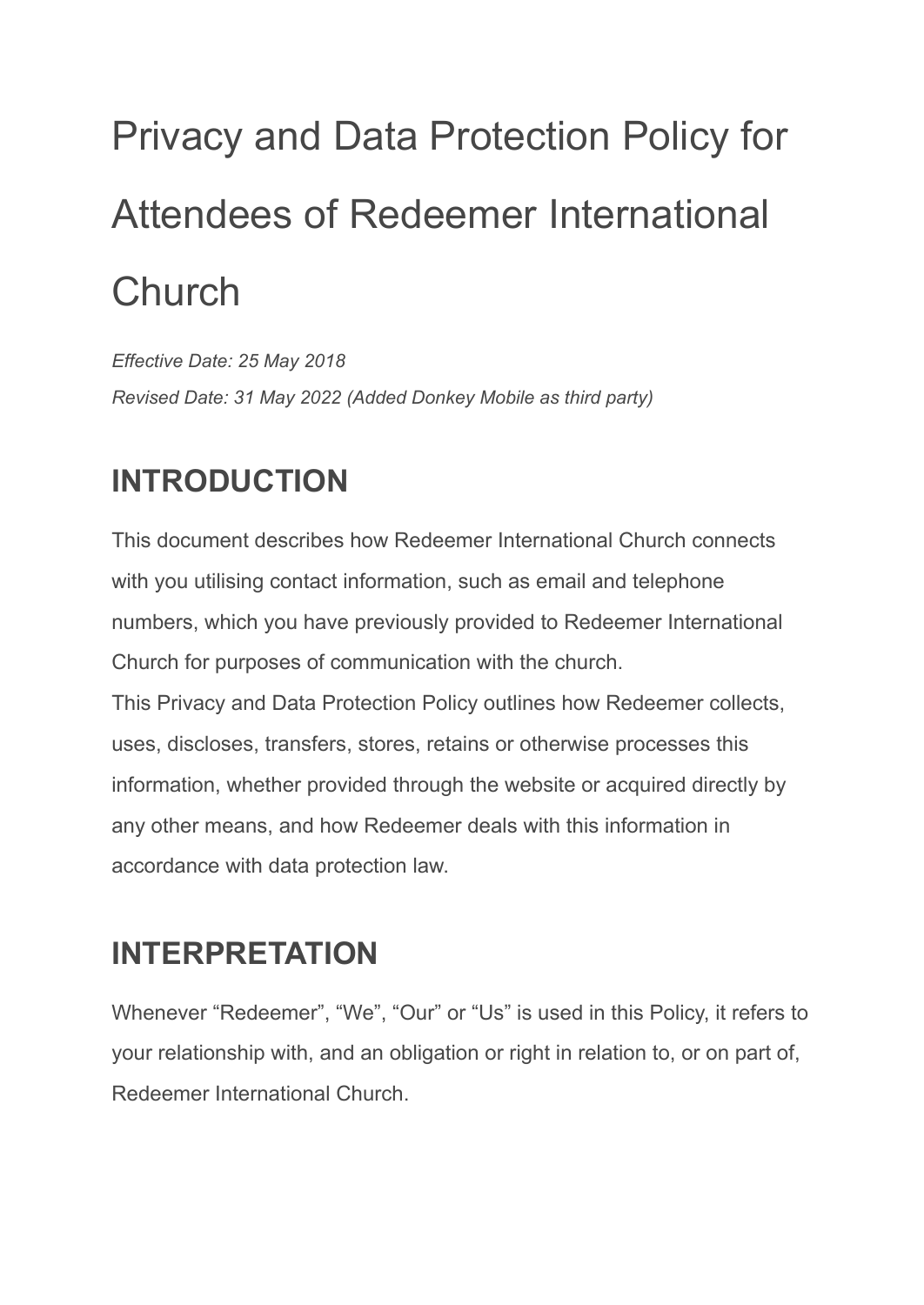"Personal Data" is any information about a living individual which allows them to be identified, such as a name, email or photograph, and can identify them alone or in conjunction with other information.

"Data Controller" is the entity that determines the purpose for which personal data is collected and processed.

"Data Processor" is the entity processing personal data on behalf of the Data Controller.

### **DATA PROTECTION LAW**

This policy explains how **we** comply with laws and regulations in the Netherlands: the Algemene Verordening Gegevensbescherming (**AVG**), the General Data Protection Regulation (**GDPR**) and the Privacy & Electronic Communications Regulations 2003 ("**the PECR**") relating to electronic communications (jointly and severally, "**the Law**").

#### **Redeemer International Church**

a. will manage content on that part of our website dedicated to registration for events and online giving;

b. will deal with all Personal Data acquired from or relating to such persons accessing the website for any purpose including, without limitation:

- i. making a donation;
- ii. registering for any event;
- iii. signing up to receive the newsletter;
- in accordance with this Policy and **the Law**;
- c. will keep such information confidential,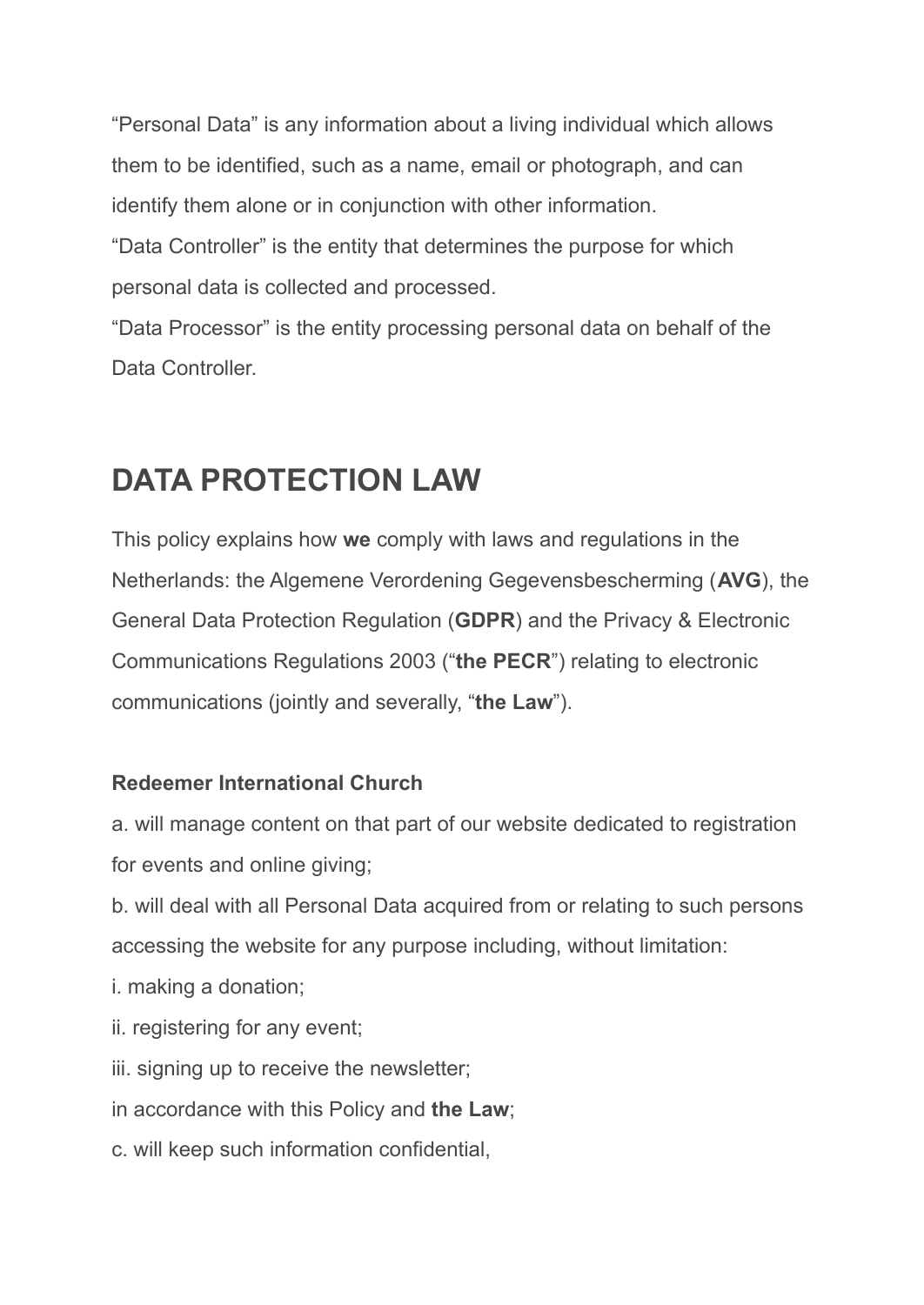adhering to the **Principles of Data Protection** as detailed in **GDPR**.

Your information will be:

a. available to you at any time in ChurchSuite, to be updated and/or deleted from Redeemer's database;

b. processed lawfully, fairly and in a transparent manner;

c. collected for specified, explicit and legitimate purposes and not further processed in a manner that is incompatible with those purposes;

d. adequate, relevant and limited to what is necessary in relation to the purposes for which they are processed;

e. accurate and, where necessary, kept up to date;

f. kept in a form which permits identification of data subjects for no longer than is necessary for the purposes for which the personal data are processed;

g. processed in a manner that ensures appropriate security of the personal data, including protection against unauthorised or unlawful processing and against accidental loss, destruction or damage using appropriate technical or organisational measures.

# **DATA CONTROLLERS and DATA PROCESSORS**

If you provide Personal Data directly to Redeemer, through involvement at Redeemer, or to staff or volunteers, Redeemer International Church is Data Controller and responsible to comply with its legal obligations under GDPR.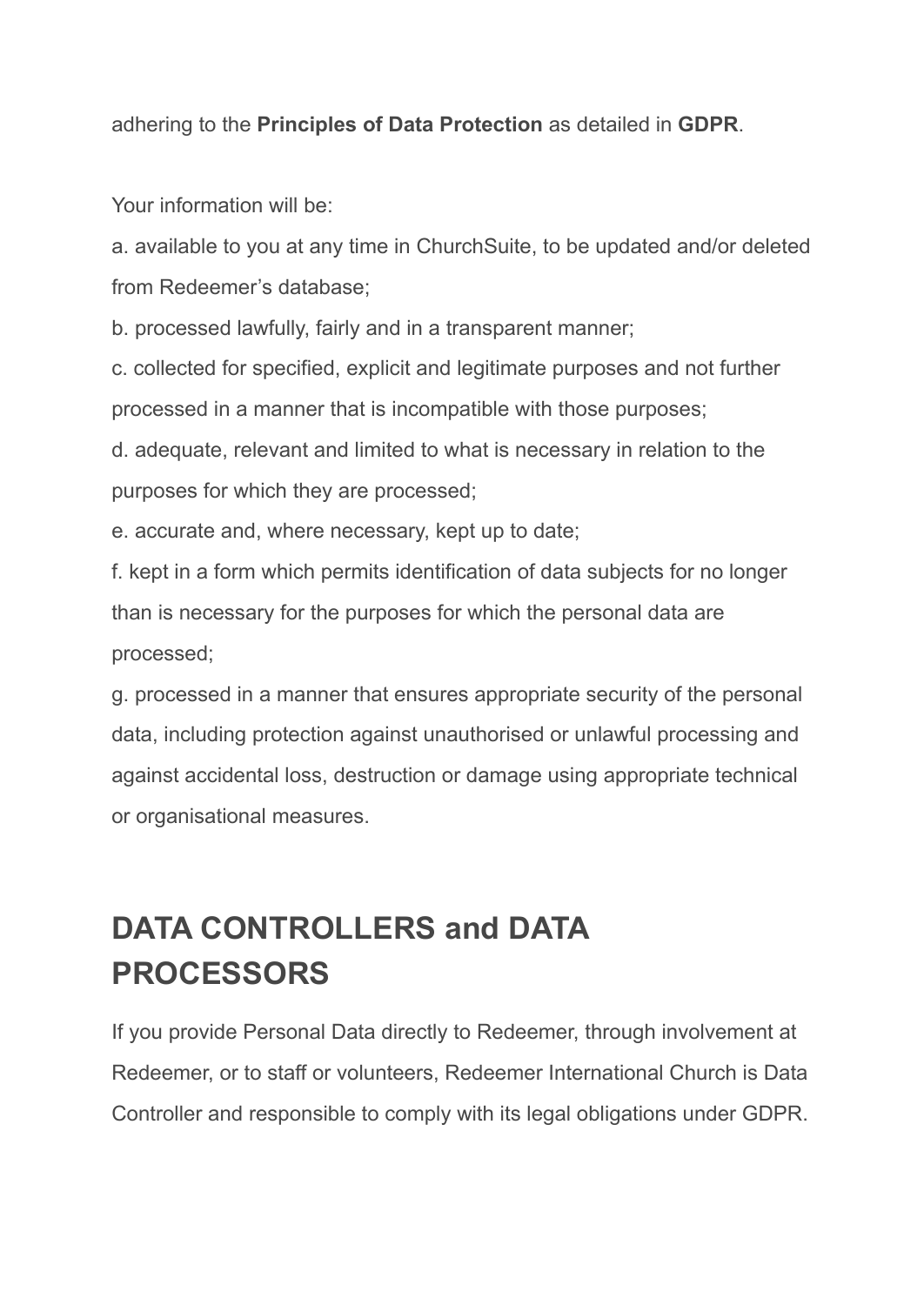# **SCOPE OF THE POLICY**

Redeemer International Church takes your privacy seriously and has adopted this Policy as it recognises the right of people to keep their Personal Data private.

By providing Personal Data, including the use of ChurchSuite, you agree to allow us to contact you, including by mail, email, telephone, instant messaging or SMS text message, in connection with our charitable purposes:

a. **for our legitimate interests**, in accordance with current data protection regulations; or

b. **for our vital interest**, for the role you have in church; or

- c. **for our legal obligation**; or
- d. **on the basis of the consents you have given**.

#### Modifying Your Preferences

If at any point you would like to change your preferences and:

1. you do not wish to receive further communications from Redeemer; or

2. you wish to change the way you receive any communication

follow the procedure under **Your Rights** below.

**If you disagree with any part of this Policy, please do not provide Personal Data to us and do not use ChurchSuite or any other service.**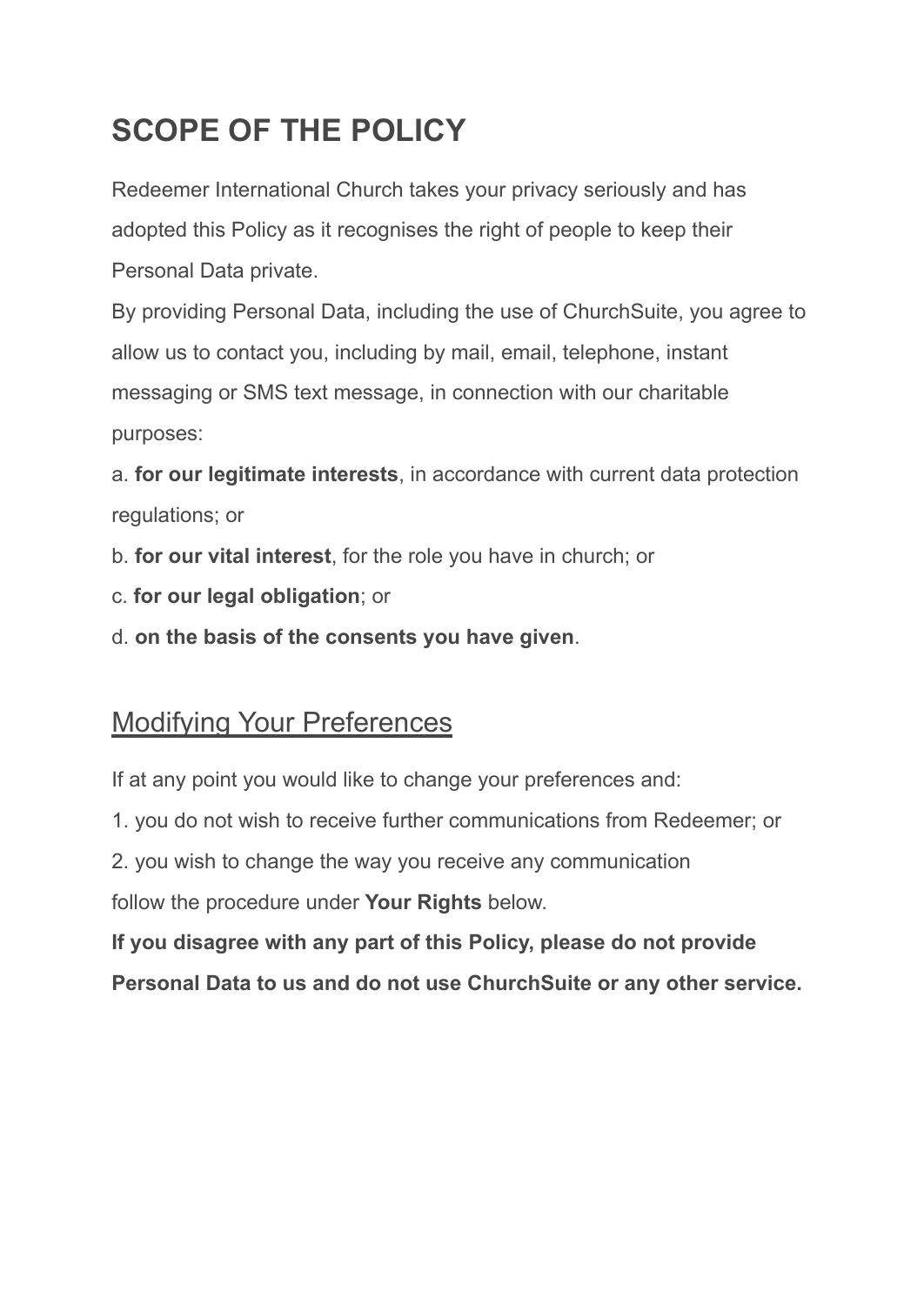# **HOW PERSONAL DATA IS COLLECTED**

Personal Data is collected each time you are in contact with us, for example, when you:

a. visit the website (see the Cookies Policy);

- b. make a donation;
- c. register for an event;
- d. apply for a job or volunteer at Redeemer;

e. provide your contact details, in writing or orally, to Redeemer staff or volunteers;

f. participate in other Redeemer activities, e.g. Life Groups, serving teams;

g. contact us by any means such as email, text, letter, telephone;

h. have face-to-face meetings with staff or volunteers;

i. access our page and resources on social media platforms such as

Facebook, YouTube, WhatsApp, Twitter, Instagram;

j. register with ChurchSuite (Redeemer's online church administration tool) and grant Redeemer access to your Personal Data and give consent to be contacted by us.

k. register in our Redeemer International Church app (by Donkey Mobile) on Android or iOS and fill in your personal details.

### **TYPES OF DATA COLLECTED**

#### Personal Data

**The types of Personal Data collected by us include:**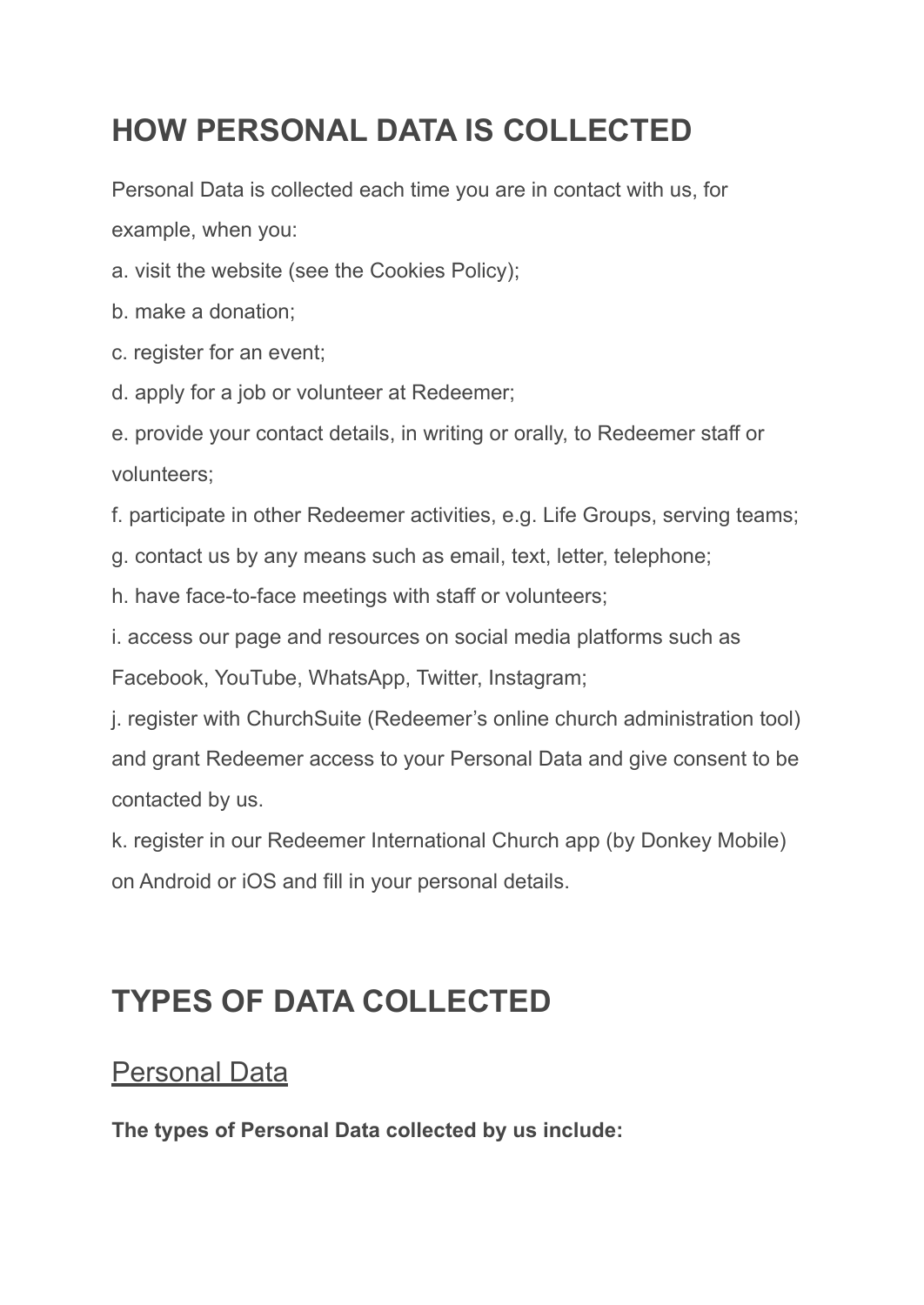• personal details such as your title(s), name(s) and date of birth;

• contact details such as postal address, post code, email, mobile and telephone numbers;

• when relevant to our mission, demographic information such as marital status, nationality, education, employment/qualifications and family details;

• financial information such as donation history and your bank details;

• spouse and family details when you jointly volunteer, register for events, and/or register your children for any reason at Redeemer;

• non-financial information such as proof of passports, driving licences and financial information such as salary records, tax codes and expenses claims (for employed staff and registered volunteers);

- employee and volunteer data such as qualifications, signed Child Protection Policies, languages and experience;
- records of your contact with us;
- photographs provided by you or taken at Redeemer services or events;

#### Sensitive/Special Category Personal Data

We may collect and store sensitive personal information (Special Category Information under GDPR) such as:

- health information provided during pastoral meetings;
- health information to assist attendance at Redeemer services and events;
- religious information (attendance at Redeemer events / activities,

personal faith decisions, baptism);

• religious affiliation, permitted when you and/or your family attend, register for Redeemer events;

• prayer requests.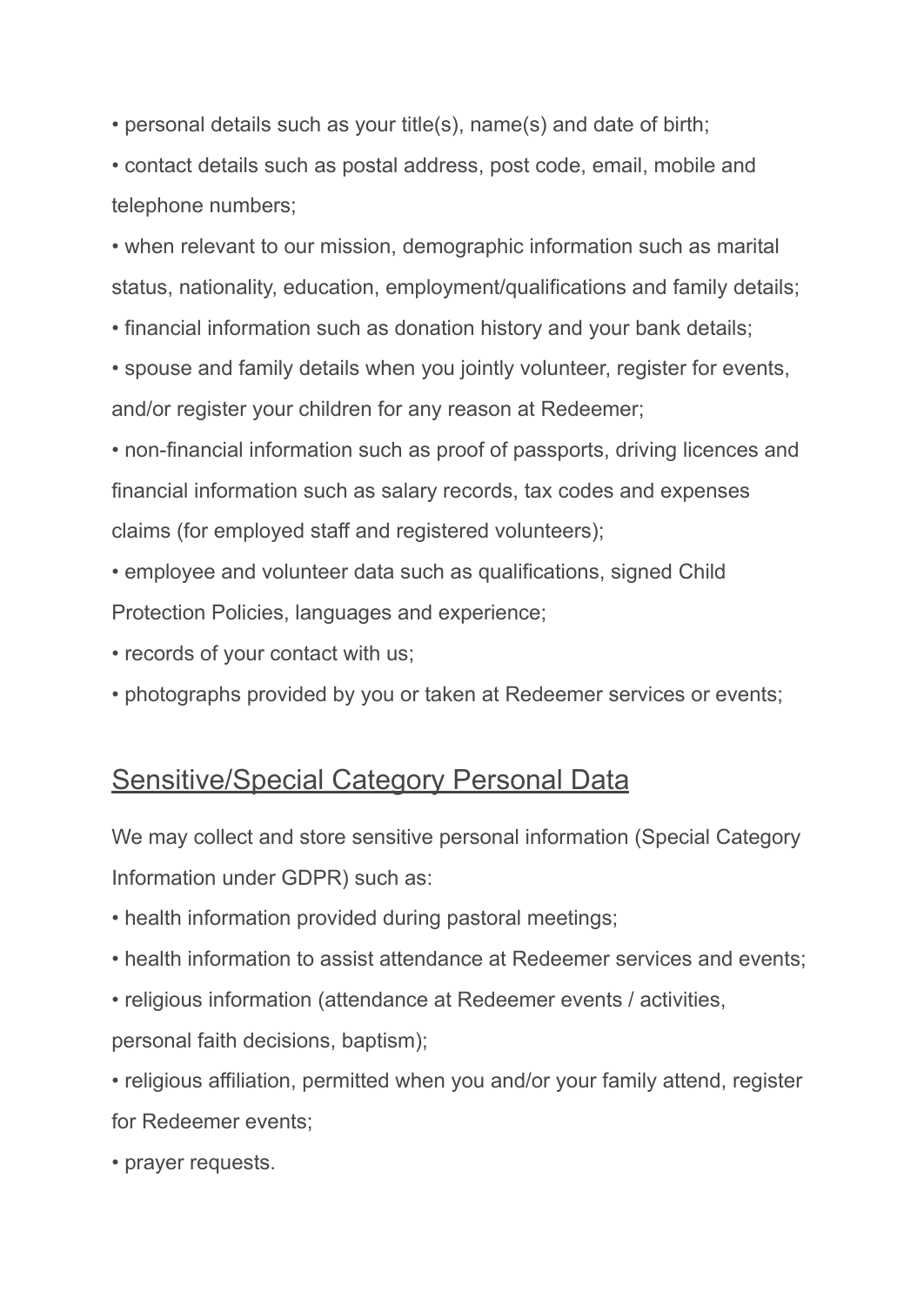#### **HOW WE USE YOUR DATA**

We collect information about you for a variety of uses based on different reasons. For example, some information is disclosed in order to register for activities or events, sometimes we are required by law and regulations to collect and process information about you, and at other times we consider it is in our legitimate charitable interest to collect and process information. Your Personal Data will be dealt with in accordance with **the Law**. It is never sold, nor given away. It is only shared with others where you have given consent or where it is permitted or required either contractually or legally.

We will not use your Personal Data for any other purpose without first seeking your consent, unless authorised or required by law.

Generally, uses of your Personal Data based on our legitimate charitable interests and on your consent may include:

• to keep you informed as to Redeemer services, activities, events, resources, and conferences;

• to manage employees and volunteers;

• to fundraise and process donations and related statutory rights and obligations;

• to establish and maintain your involvement with us, events you have attended, what areas and activities of Redeemer you have supported, record and acknowledge any donation, to provide the products or services you have requested;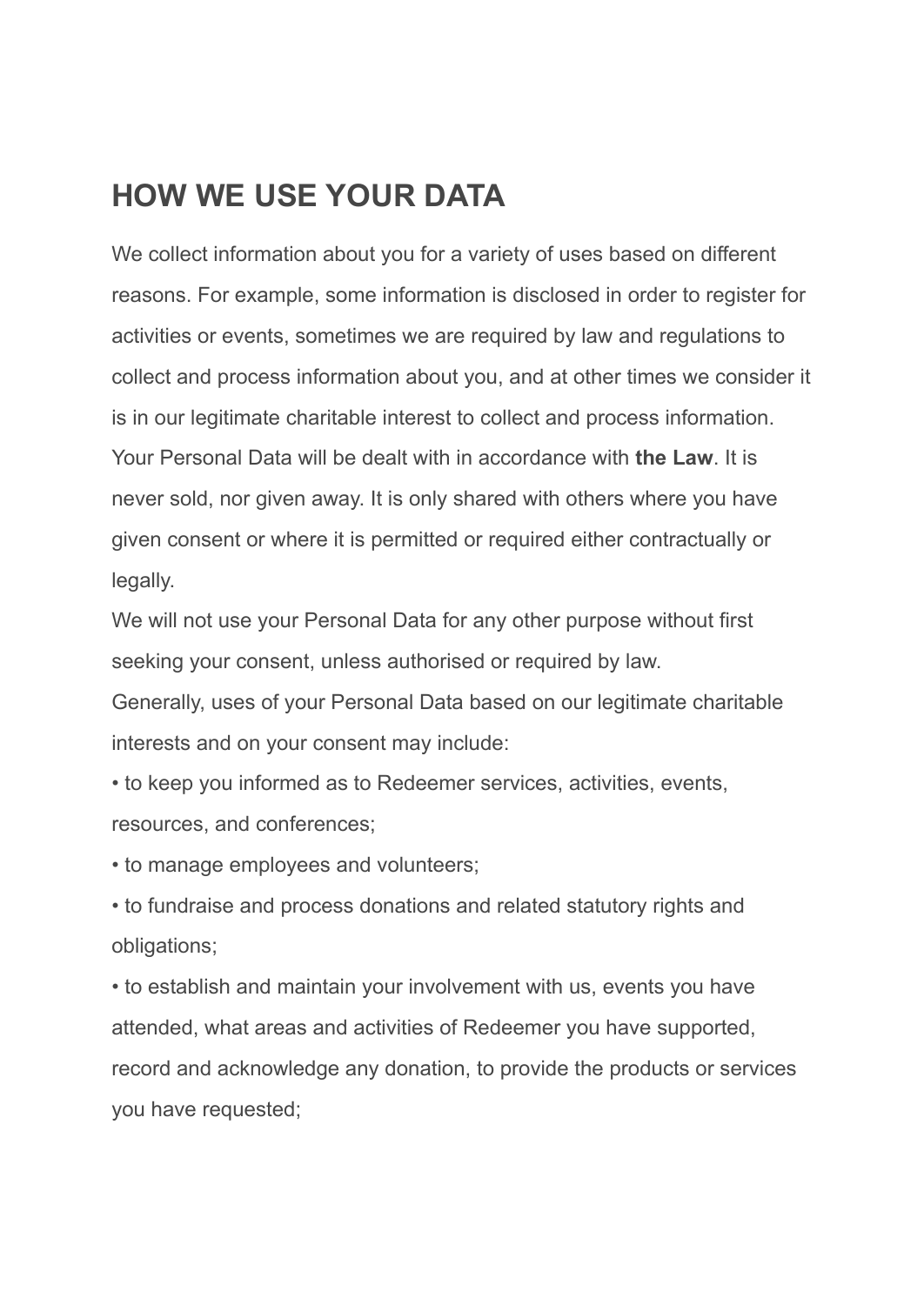• to answer an inquiry or request for further information or complaint about us, our services, activities and events;

• to register you for events, conferences and provide the services requested;

• to assist Redeemer to provide services more valuable to those involved in church;

• to improve our ability to assist Redeemer attendees and the wider community;

• to assist Redeemer with management and administrative purposes such as accounting, credit/debit card payments, anti-fraud measures, maintenance and development.

#### **Legal Basis for Using Your Personal Data**

We will only process your Personal Data where we have a legal basis to do so. The legal basis will depend on the reason or reasons we collected and need to use your information. Under **the Law** in almost all cases the legal basis will be:

• because it is in our legitimate interest as registered charitable and Christian religious entity to use your Personal Data to operate and improve our services as Redeemer;

• to fulfil any contractual relationship we have with you in relation to provision of products or services, such as registration at events;

• because you have consented to Redeemer using your information for a particular purpose;

• because we need to use your Personal Data to comply with a legal obligation, such as protection and welfare of individuals;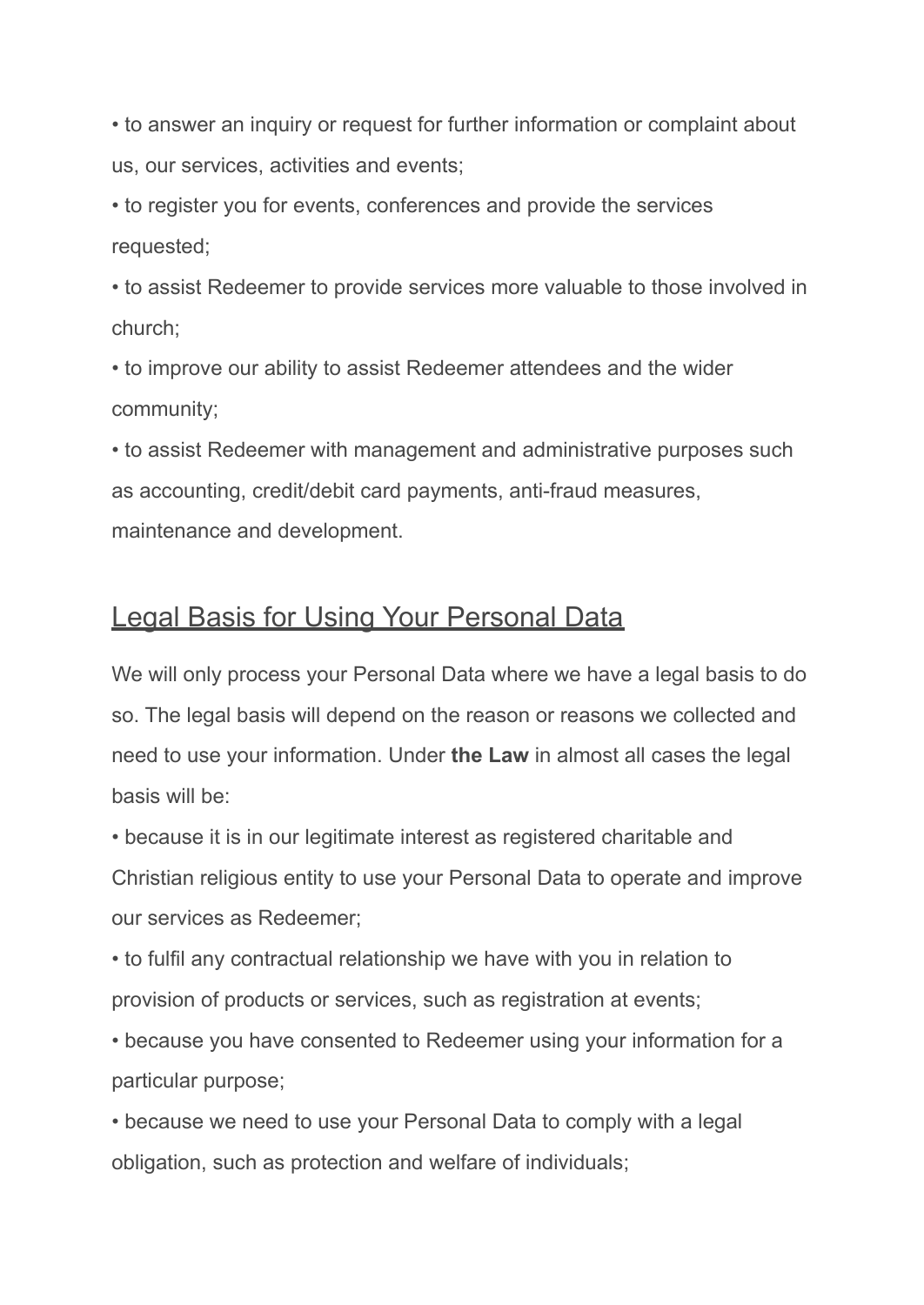• to protect the vital interests of you or another person, for example, in pastoral situations;

• to process sensitive / special category Personal Data that is relevant to us as a not for profit religious organization;

• where you have given consent for us to contact you by mail, email, phone, instant message or SMS text message, to send you information and marketing communications.

#### **DATA STORAGE AND WHO SEES YOUR DATA**

Data you provide electronically, including through this website, may be held on computers in Redeemer locations and on servers in **the EEA**. Information you provide in paper form, such as consents, letters or recorded in meetings with staff or volunteers, may be transferred to secure virtual systems or stored in secure physical filing systems.

Subject to compliance with our data management policies and procedures, and in compliance with the above data protection principles, information may be accessed, used and stored:

a. on computers in Redeemer locations and servers based in the EEA; and b. by a limited number of staff or key volunteers under a duty of confidentiality who are involved in development, maintenance and operation of ChurchSuite or other platforms, or the services provided through them, or who act for us for the uses set out in this policy, or other purposes approved by you. Those parties may also process information, fulfil and deliver orders, process credit card payments and provide support services to us.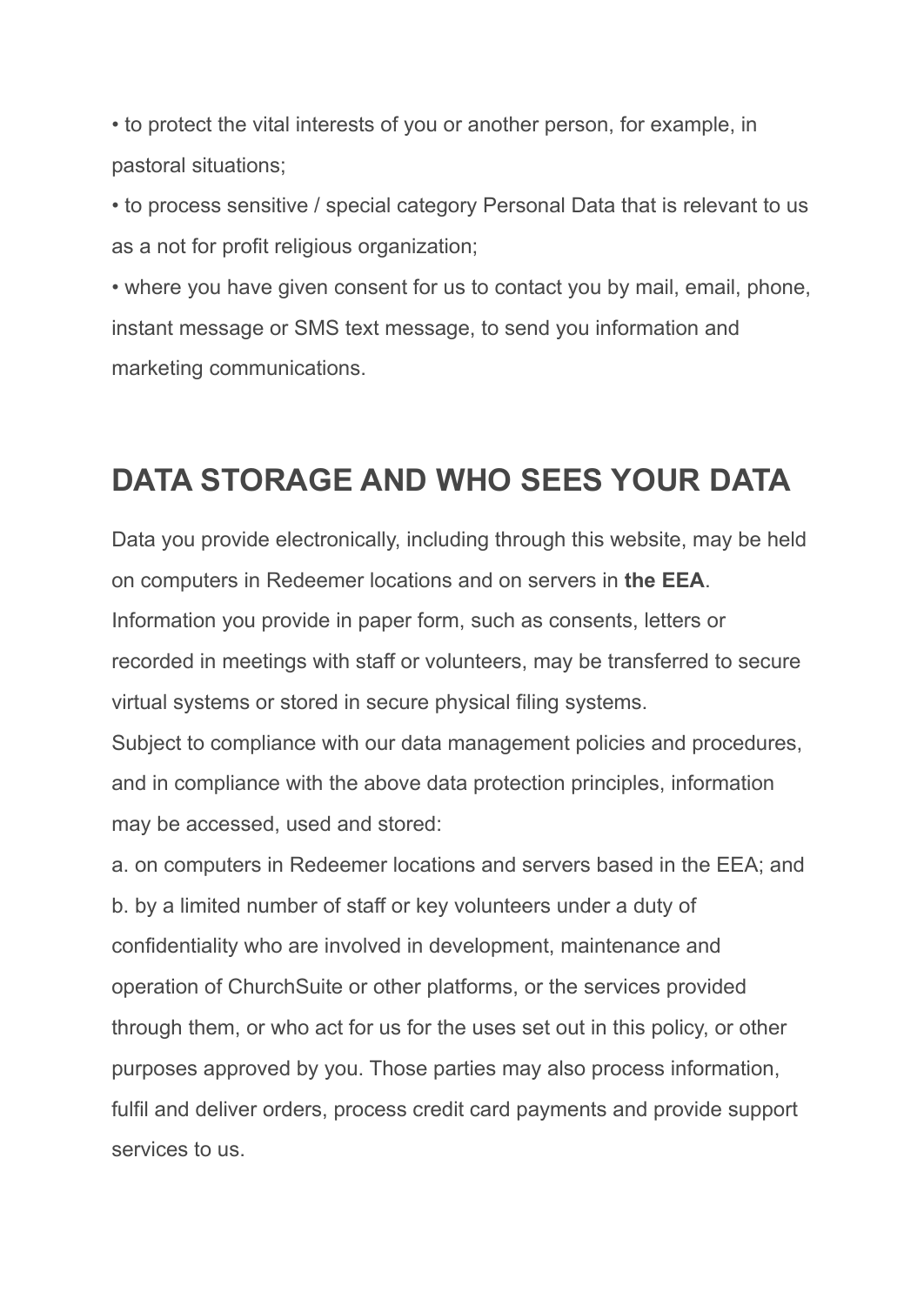**Third party service providers** may process information, fulfil and deliver orders, process donations and credit card payments, and provide support services on our behalf. Where such details are shared, agreements in place restrict the use of your information to the purpose for which it is provided and ensure it is stored securely and in accordance with applicable data protection and privacy laws.

The main providers that we work with are;

- 1. The Rocket Science Group (for Mandrill & Mailchimp)
- 2. ChurchApp Ltd (for ChurchSuite)
- 3. Google Inc. (for Google Apps; Google Drive & GMail)
- 4. Donkey Mobile (for the Redeemer App)

We do not sell or pass any of your personal information to any other organization and/or individuals without your express consent, unless required by law.

#### Financial Records and Card Details:

All financial payments and records are held in accordance with The Payment Card Industry Data Security Standard ("**PCI DSS**").

All credit/debit card donations made online or by phone, are made securely through third party service providers and payment gateways, which comply with the **PCI DSS**. Unredacted card details are not recorded and stored on our systems.

We do not store unredacted financial details (credit or debit card numbers) obtained through online transactions nor do we pass any information to third parties, except where we are legally required to do so, to assist fraud reduction, or to provide a service requested and minimise credit risks.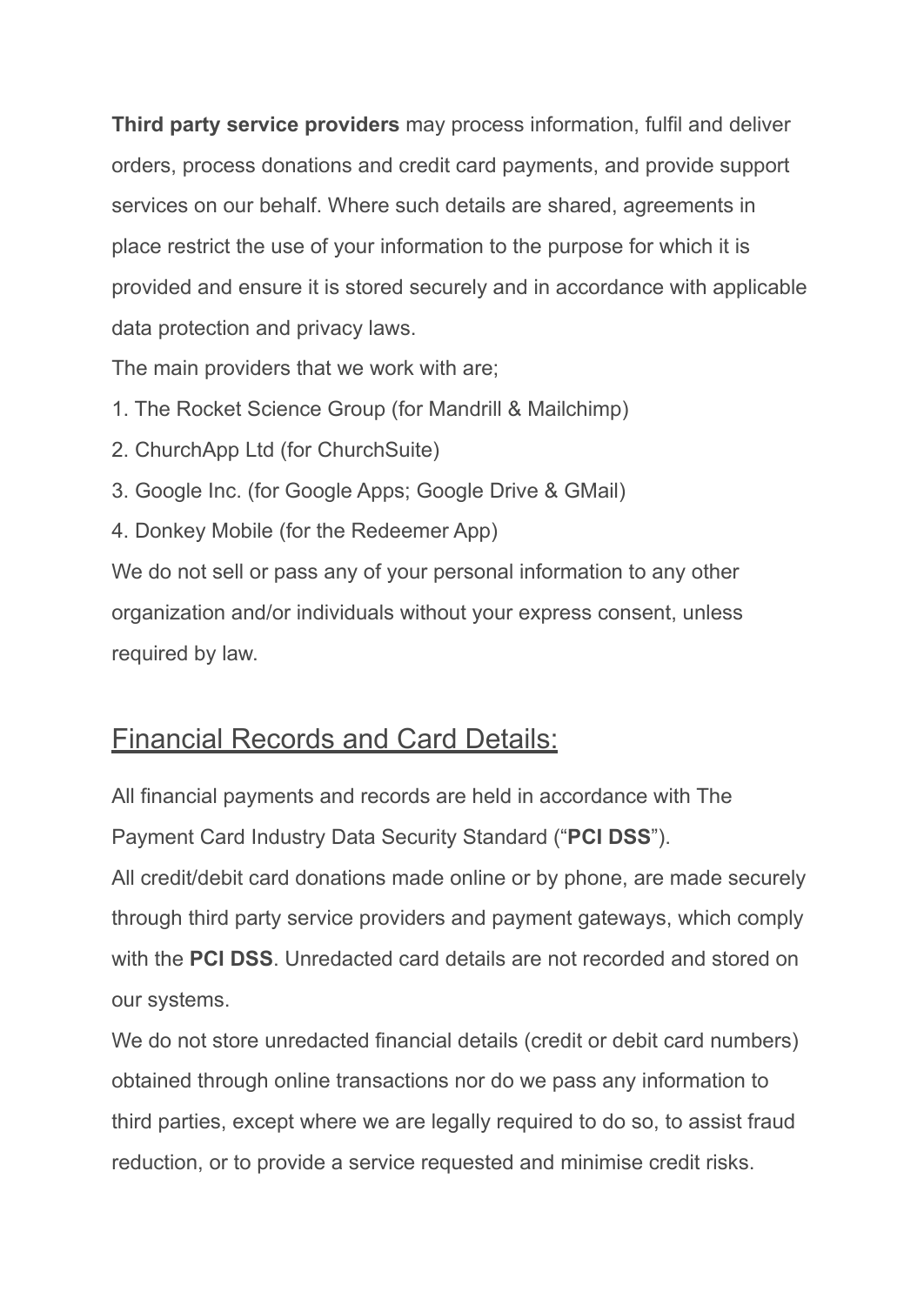#### **HOW LONG WE RETAIN YOUR DATA**

We will only keep your Personal Data for as long as it is required and in accordance with **the Law** and other legal requirements.

If you have indicated that you no longer wish to be contacted by us, we will keep the minimum information necessary to ensure that no future contact is made and delete your files within one (1) year.

However, even after you modify your communication preferences, we may retain copies of information about you for a period of time that is consistent with applicable law, applicable statute of limitations or as we believe is reasonably necessary to comply with applicable law, regulation, or legal process.

Where we hold Sensitive Category Personal Information, unless we have evidence of your regular contact with us or we are required by law to retain, the sensitive information will be deleted after a period of one (1) year.

### **COOKIES**

Cookies are small text files which are stored on your computer when you visit certain web pages. At Redeemer we use cookies to understand how our site is used which helps us to improve your overall online experience. To find out more about cookies, visit www.aboutcookies.org.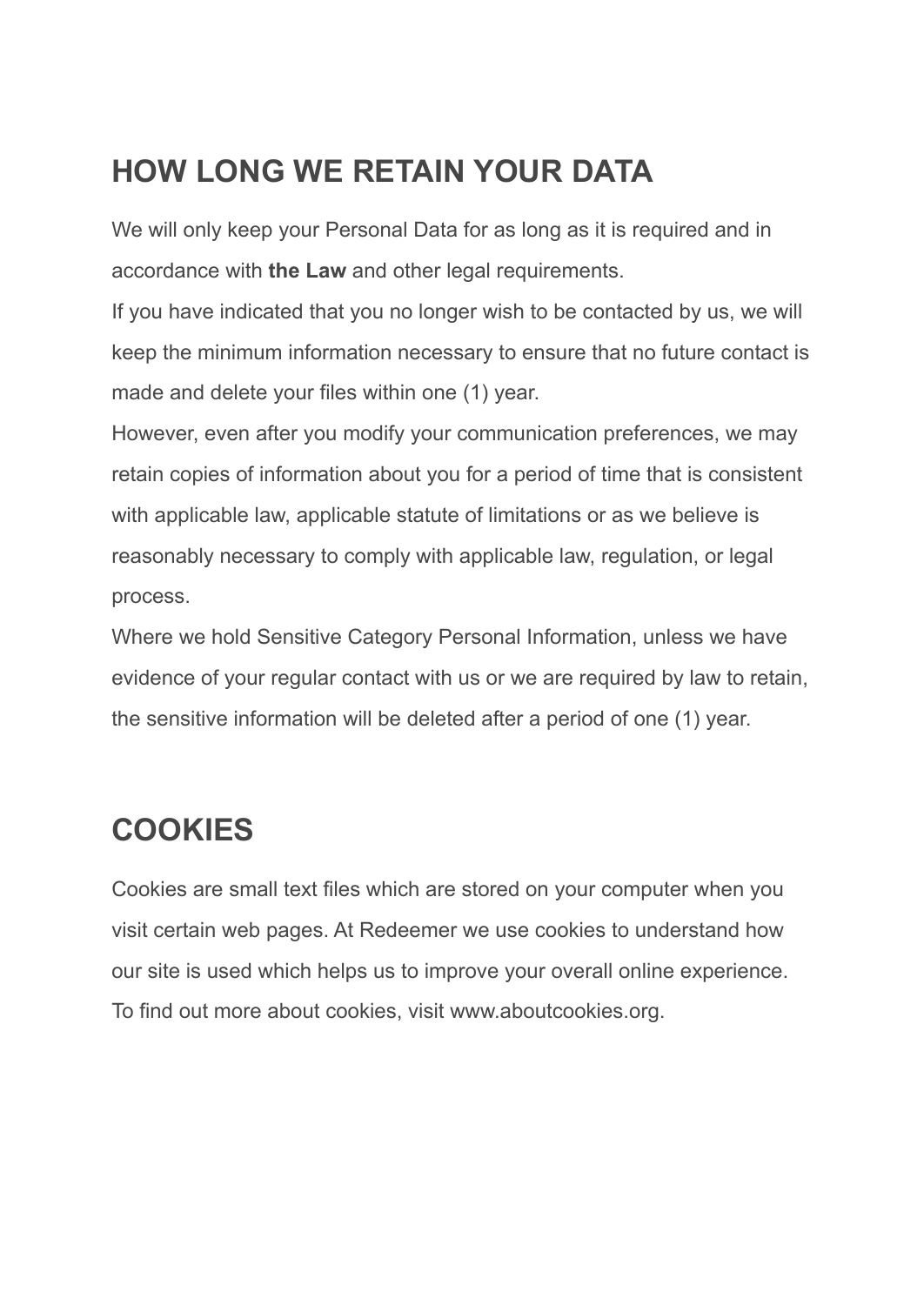### **YOUR RIGHTS**

#### **Personal Data**

Where you have provided your consent to us processing your Personal Data, you may withdraw this consent at any time. In addition, the Law gives you the right, under certain circumstances:

• to request in writing and securely obtain copies of the Personal Data we hold about you;

• to correct or update your Personal Data held by us;

• to request us to stop using your Personal Data for marketing purposes or for any other purpose where there is no legal requirement for continued processing;

• to object to profiling activities based on our legitimate interest;

• to request to have all personal data deleted (in the EEA only). To exercise any of these rights please contact the Data Protection Contact (contact details set out below).

Please tell Redeemer as soon as any of your contact details change so that records can be kept up to date.

We will take reasonable steps to correct any of your Data, which is inaccurate, incomplete or out of date.

A request to access, amend or delete your Personal Data may be refused in certain circumstances. If refused, you will be provided with a reason for the decision and, in the case of amendment, will note with your Personal Data that its accuracy is disputed.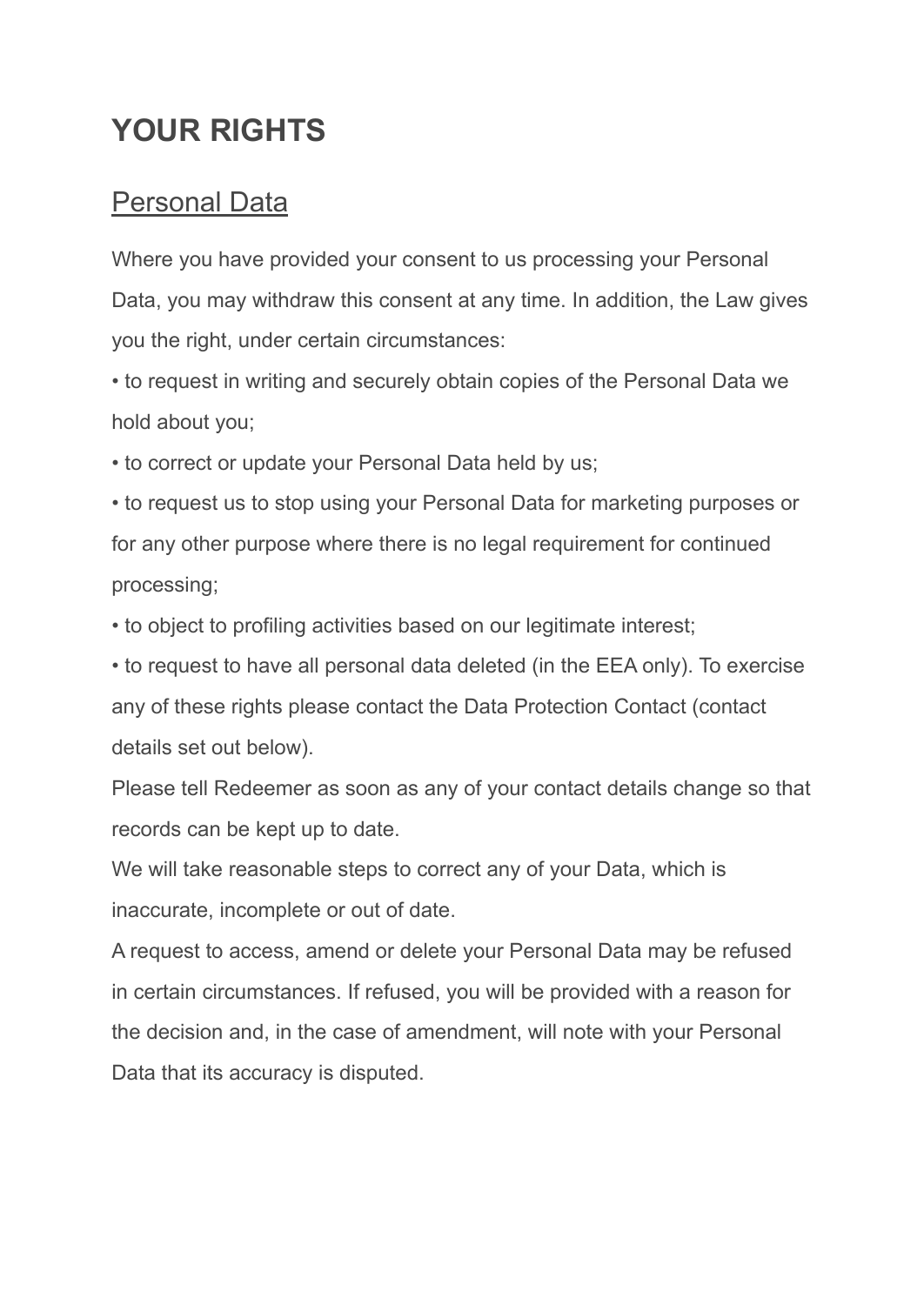#### Marketing Communications

#### The **Privacy and Electronic Communications Regulations (PECR)** gives you the right:

\* to choose whether or not to receive marketing communication from us by email, text or telephone;

\* to know about the cookies Redeemer uses, so that you can decide whether to give permission to store a cookie on your device.

You can change the way you are contacted, or the kind of material sent to you, at any time by contacting us by mail or e-mail using the contact details below.

#### Modifying Your Preferences

You will have the opportunity to decline to accept communications at any time and discontinue receiving such communication by:

a. following the instructions to "unsubscribe" on any email or text communication received from Redeemer;

b. emailing admin@redeemerchurch.nl;

c. updating your preferences in MyChurchSuite, the user login from ChurchSuite.

### **DATA PROTECTION CONTACT**

As per article 37, 38, 39 (& 9 lid 2d) of the AVG, no "Functionaris voor de gegevensbescherming" (Data Protection Officer) is needed: our Data Protection Contact will execute similar duties. Contact details set out below.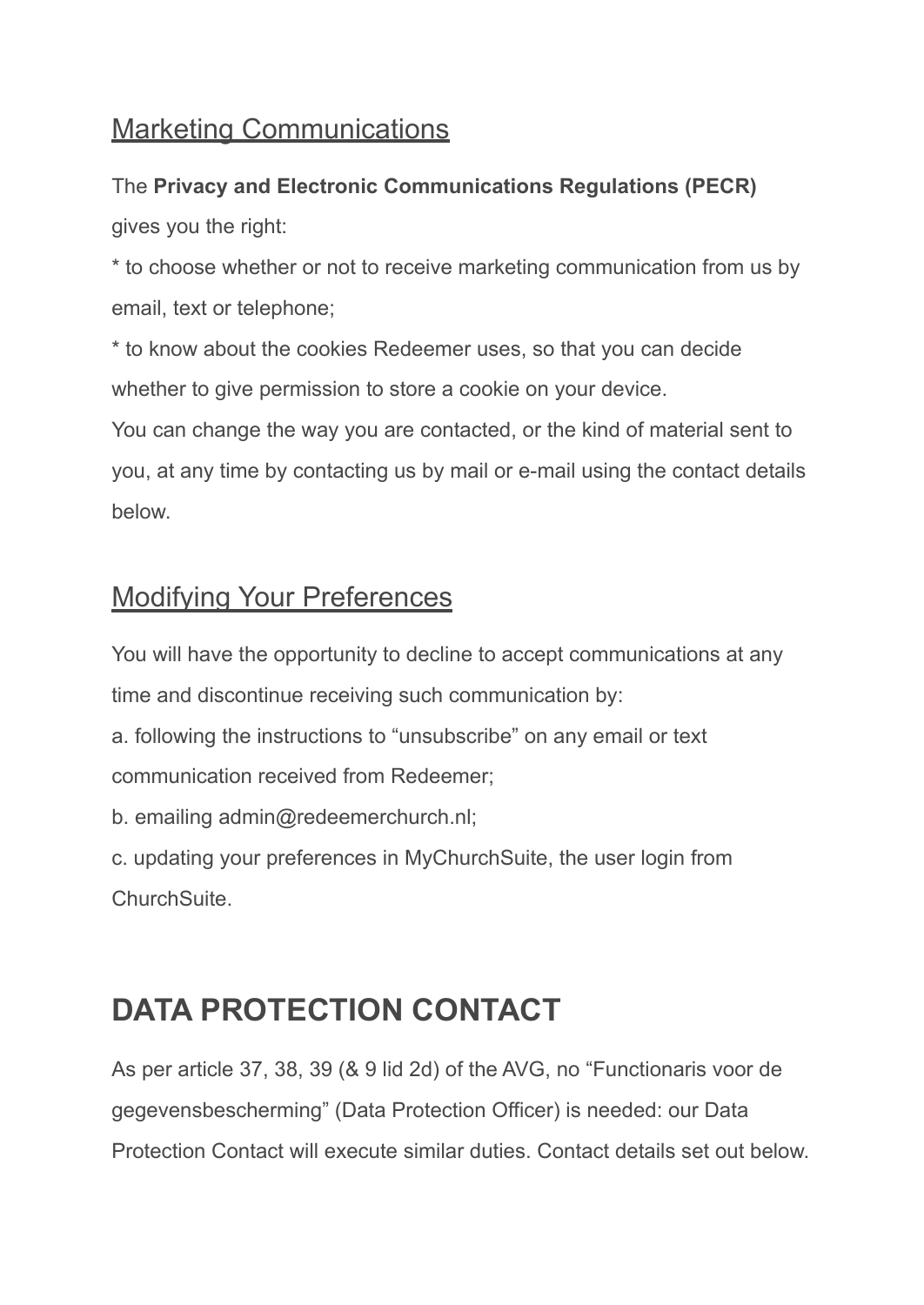### **SECURITY**

Reasonable steps will be taken to keep secure any Personal Data, which is held by Redeemer.

Personal Data, held electronically, is stored in a secure server or secure files.

The Internet is not a secure method of transmitting information.

Accordingly, no responsibility is accepted for the security of information you send to or receive from us over the Internet or for any unauthorised access or use of that information.

Security measures are taken to protect your information from access by unauthorised persons and against unlawful processing, accidental loss, destruction and damage.

Where we have given you, or where you have chosen security codes (username, password, memorable word or PIN), which enable you to use any online service, you are responsible for keeping these security details confidential.

#### **LINKS AND SOCIAL MEDIA**

Our website and services may also include links to other websites or may provide social media buttons, permitting sharing web content directly to a social media platform, such as Facebook, Twitter, WhatsApp and YouTube.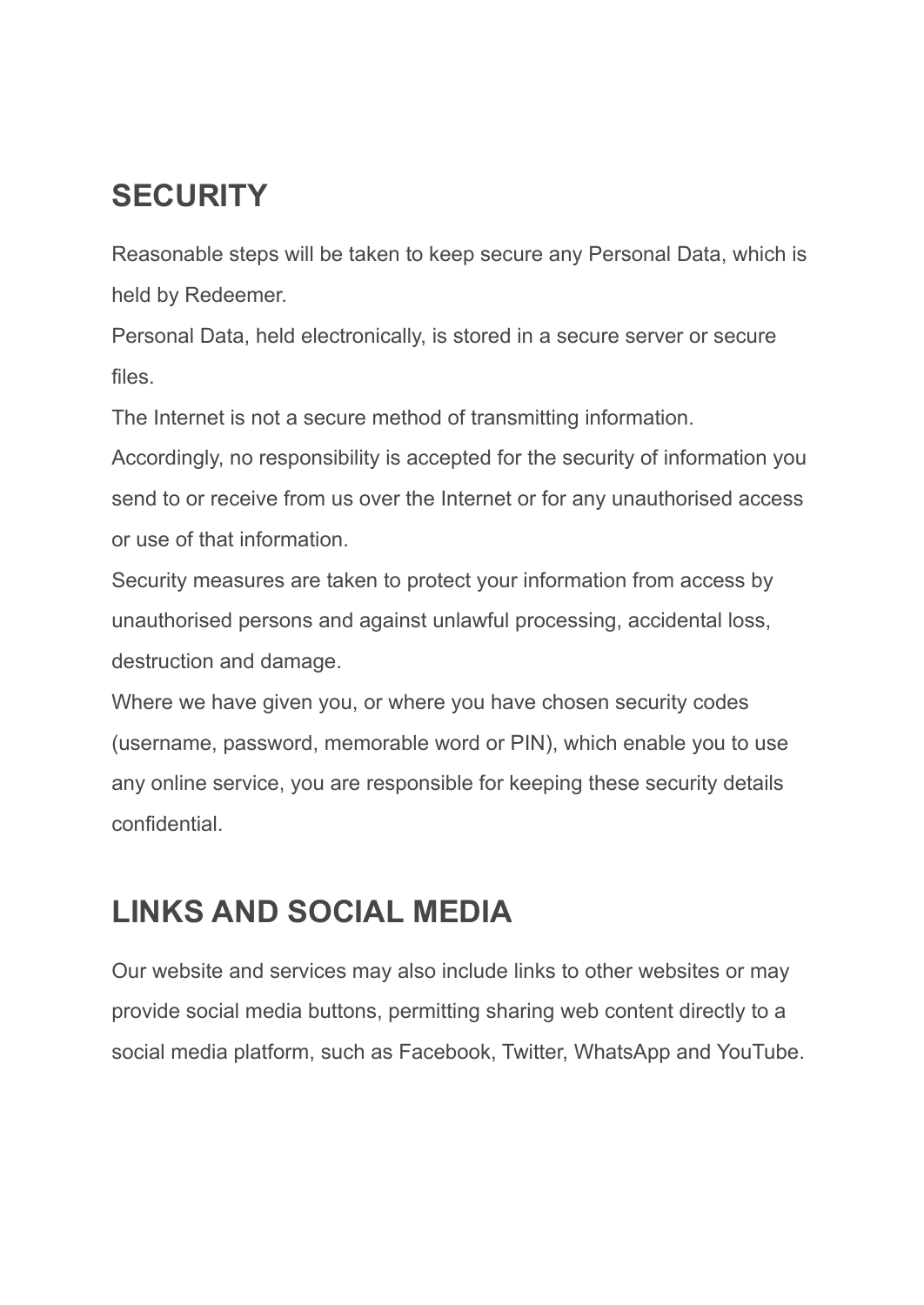We do not endorse social media website(s) and have no responsibility for the content unless posted by or approved by us nor are we responsible for the cookies such websites may contain.

Use of such buttons or links is at your own risk and you must verify authenticity of sites before posting or providing personal information on such sites.

We do not ask for passwords or personal details on social media. Websites such as Vimeo and YouTube are used to embed videos on the website and service providers such as MailChimp and Google Analytics may send their own cookies via this site. Please look at the cookie and privacy policies on these third-party sites if you want more information about this.

#### **DOWNLOADS**

Any documents or files made available to download from our website are provided at users' own risk.

### **REPORTING CONCERNS**

Please contact Redeemer if you wish to raise a concern about handling of your Personal Data through Redeemer if it involves information provided by other means.

You also have the right to lodge a complaint with the Data Protection Authority Office (see contact details below) about how your data is managed.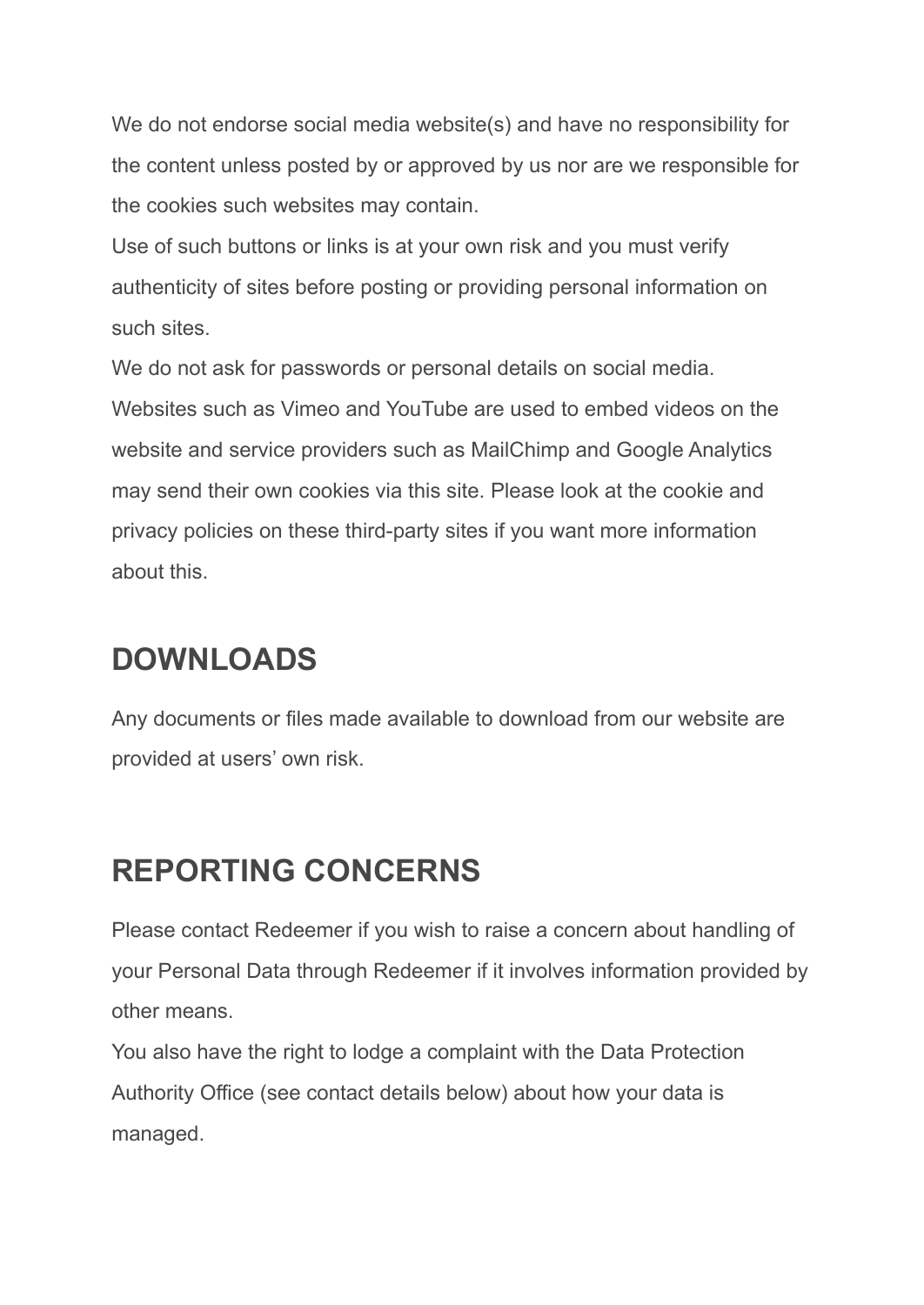# **CHANGES TO THIS PRIVACY NOTICE**

Redeemer International Church may amend this Policy to reflect changes in best practice, security and control and to ensure compliance with any changes or amendments to the Law or other applicable legislation in the EEA. Any amended version will be available on the website. We suggest you visit regularly to keep up to date with any changes.

### **CONTACT**

Contacting Redeemer International Church:

If you would like any further information, or have any queries, problems or complaints relating to the Privacy Policy or our information handling practices in general, please contact the appropriate person/s below:

#### **Redeemer Office**

St. Jacobsstraat 131-133 2512 AN Den Haag Ph.: 070 – 2141484 **Email:** [admin@redeemerchurch.nl](mailto:admin@redeemerchurch.nl)

#### **Data Protection Contact**

Joshua de Jong

**Email:** [joshua@redeemerchurch.nl](mailto:joshua@redeemerchurch.nl)